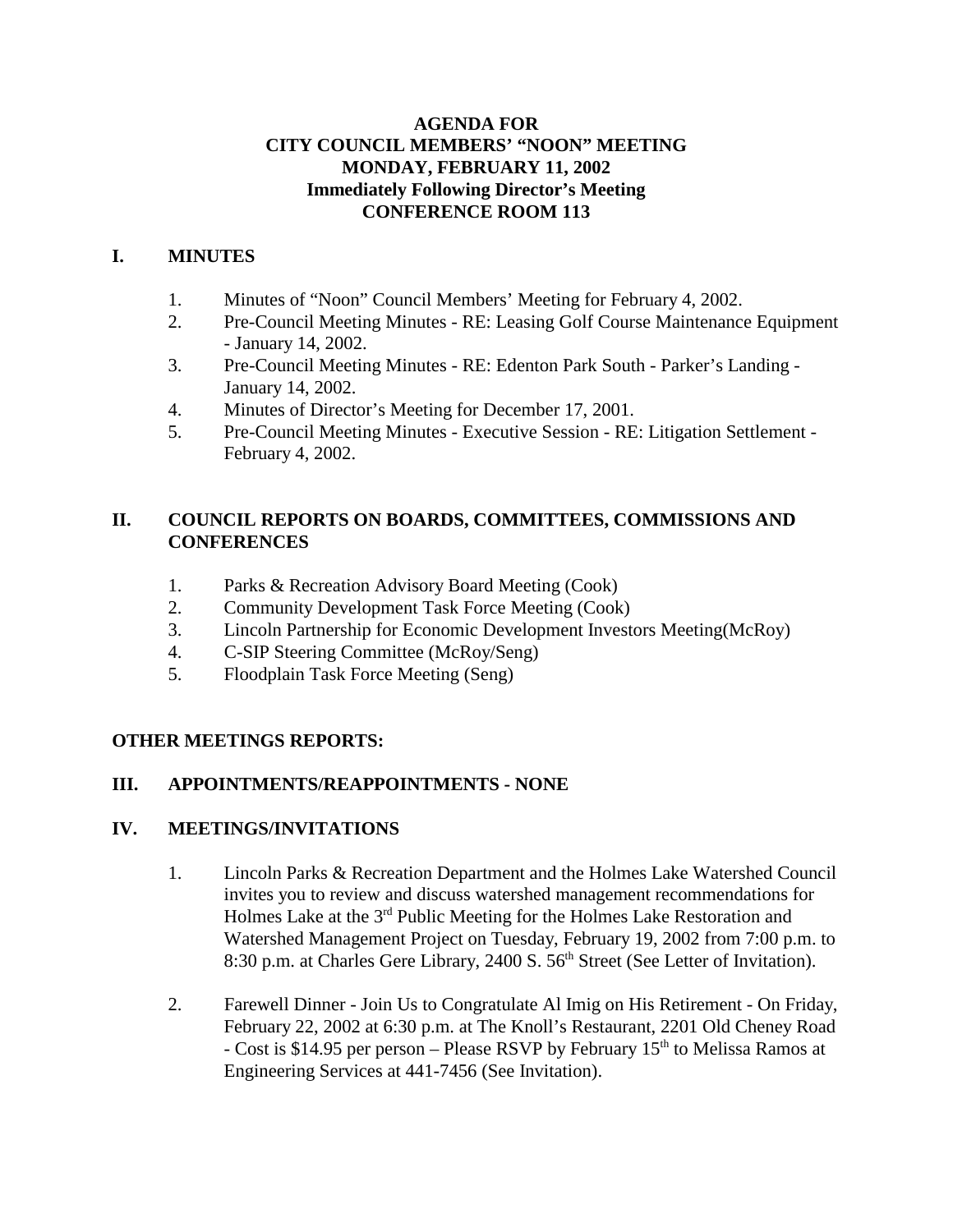3. League Of Nebraska Municipalities - United We Stand – 2002 Midwinter Conference - February 25-26, 2002 at The Cornhusker Hotel, Lincoln – (See Brochure for more details)(Copy of the Brochure is on file in the City Council Office)

### **V. REQUESTS OF COUNCIL FROM MAYOR - NONE**

#### **VI. MISCELLANEOUS**

- 1. **PLEASE NOTE:** The Wednesday, February 6<sup>th</sup>, 1:00 p.m. Tour of the Madonna Institute for Rehabilitation Science and Engineering at the Madonna Rehabilitation Hospital has been CANCELLED. The Director will be out of town and would like to re-schedule the event for one of the following dates: **DISCUSSION ON:**
	- **A. WEDNESDAY, MARCH 27th OR APRIL 3rd (Please let Joan Ray know which date would work)** – **(Held over from "Noon" Agenda for January 4th)**
- 2. Discussion on the convenience stores regarding liquor licenses. Postponed until next week.
- 3. Discussion of 'Free Speech' Discussion regarding speakers from the University of Nebraska's Speakers Bureau making Pre-Council presentations on issues of importance to the City (Two Issues chosen by Glenn Friendt of special concern: 1) "The Social and Political Impacts of Neighborhood Design and Urban Development" with Speaker Lyn Kathlene;"Atrazine in the Platte River and Lincoln Welfield" with Speaker James D. Carr. Would Council Members like to schedule these presentations?

#### **VII. CITY COUNCIL MEMBERS**

#### **VIII. ADJOURNMENT**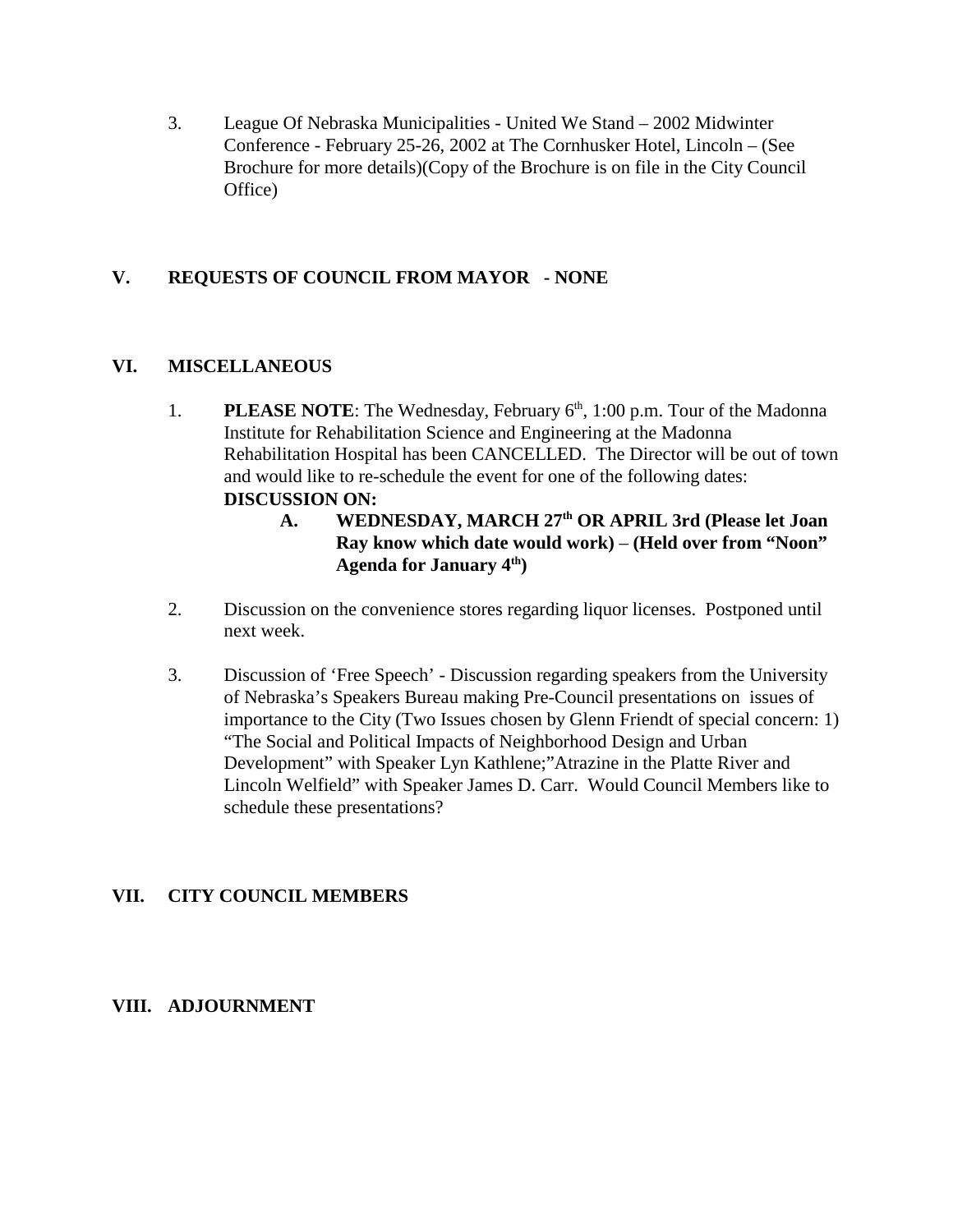# **MINUTES CITY COUNCIL MEMBERS' "NOON" MEETING MONDAY, FEBRUARY 11, 2002** *CONFERENCE ROOM 113*

**Council Members Present:** Annette McRoy, Chair; Jonathan Cook, Vice-Chair; Glenn Friendt, Coleen Seng, Ken Svoboda, Terry Werner; ABSENT: Jon Camp

**Others Present:** Mark Bowen, Ann Harrell, Amy Tejral, Mayor's Office; Dana Roper, City Attorney; Nicole Tooze-Fleck, Public Works Department; Darrell Podany, Aide to Council Members Friendt, Camp and Svoboda; Joan Ray, Council Secretary; Nate Jenkins, *Journal Star* representative (attending for only a portion of the meeting)

# **I. MINUTES**

- 1. Minutes of "Noon" Council Members' Meeting for February 4, 2002.
- 2. Pre-Council Meeting Minutes RE: Leasing Golf Course Maintenance Equipment - January 14, 2002.
- 3. Pre-Council Meeting Minutes RE: Edenton Park South Parker's Landing January 14, 2002.
- 4. Minutes of Director's Meeting for December 17, 2001.
- 5. Pre-Council Meeting Minutes Executive Session RE: Litigation Settlement February 4, 2002.

Vice-Chair Jonathan Cook requested a motion to approve the above-listed minutes. Ken Svoboda moved approval of the minutes as presented. The motion was seconded by Annette McRoy and carried unanimously by voice vote for approval. (Terry Werner Absent for Vote)

## **II. COUNCIL REPORTS ON BOARDS, COMMITTEES, COMMISSIONS AND CONFERENCES -**

 1. PARKS & RECREATION ADVISORY BOARD (Cook) Mr. Cook reported that there were a number of interesting items on the Agenda of which he thought Council might want to be aware. He stated that there is always a public comment time at the beginning of the meeting and a couple from the community (who's names Mr. Cook could not remember) came forward and stated that they would like the University Place Pool to be named after Bill Story, a teacher/coach at Northeast High School for many years. There was a lot of interest in doing that, however, these people were told that the naming policy did not allow for that because, first of all, Bill Story is still alive (the honor of having a public facility named for one is apparently done only posthumously). The second requirement is that they must have made a significant financial contribution to a project...or a great civic contribution. Mr. Cook stated that Bill Story may qualify under the civic contribution criteria. It was referred to a sub-committee for further discusion to see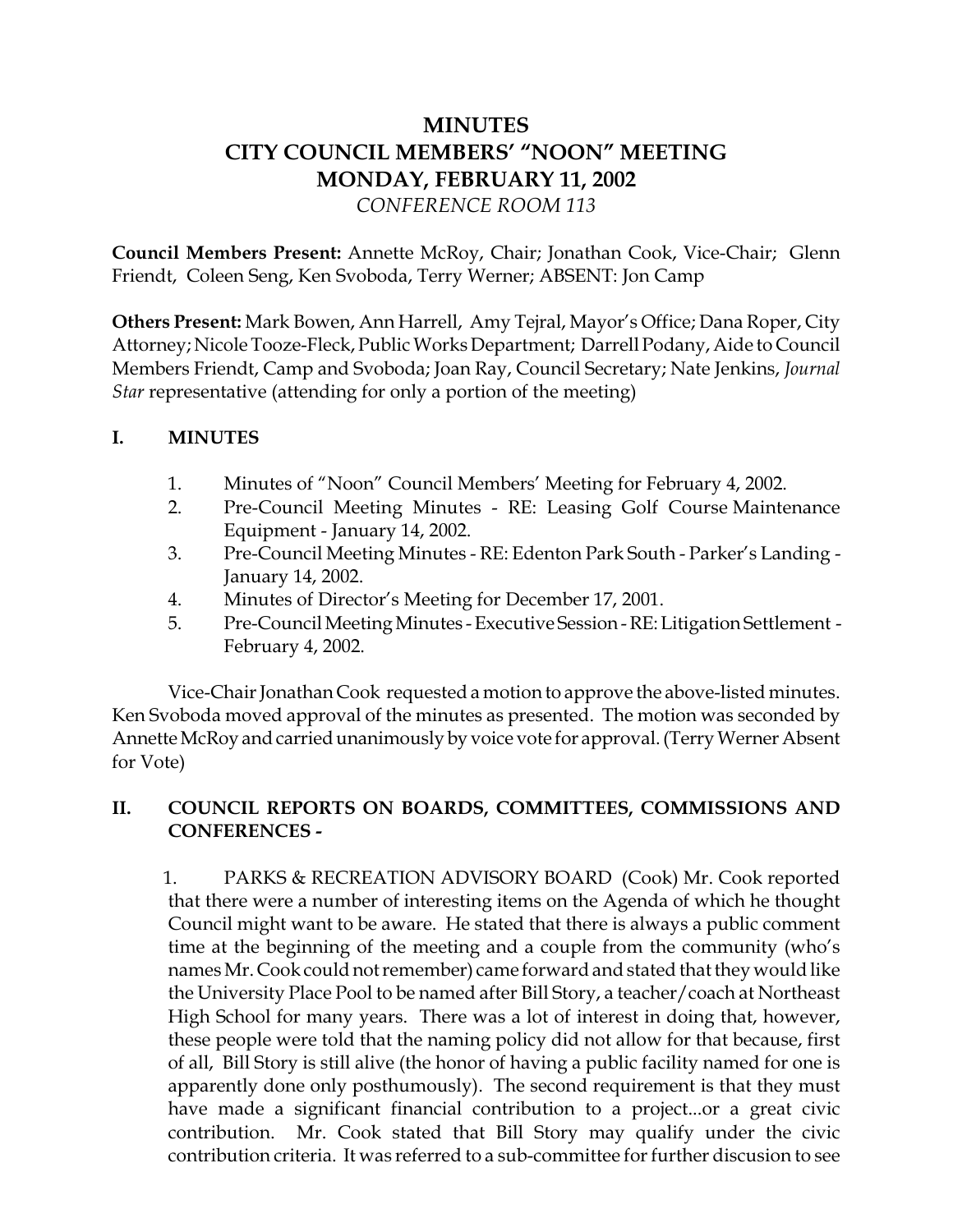if perhaps a plaque, or some acknowledgment at the ribbon cutting ceremony could be arranged , if the pool was not named after him.

Mr. Cook indicated that there were offers from the student Board Member from Northeast who said he would take it back to the student body at his high school to see if fund raising efforts might be made. That seemed like a fine idea if someone wanted to raise money for this park.

Mr. Cook continued the report, stating that the Board's next item of business had been the golf committee reports. He noted that apparently, everything is looking good because of the wonderful December and January weather we've been having. There were approximately 3700 rounds of golf played in both of those months, which is quite terrific!

The next item was going over the community parks. Mr. Cook informed Council that this is where the Bill Story issue came back for discussion, because the 43<sup>rd</sup> & Vine Neighborhood Park was very controversial. It's two acres for which we're paying a quarter of a million dollars - what we were told was "fair market value". That funding is from the money from the sale of land (Holmes Lake /Talent Plus). In addition to paying "fair market value", we were told that we were going to name the park after the people we're buying it from. This is just after we told the people we wouldn't name Uni Pool after Bill Story. The Parks Board was very unhappy with the idea that we might name a park after someone we're buying land from, rather than someone who is contributing to the park. Mr. Cook stated that the discussion went on for some time, trying to figure out if they should make a motion supporting the purchase of the park, but not the naming. They thought they might specifically pass a resolution that they thought the naming was inappropriate. Then, Lynn Johnson said well, it's all a done deal anyway. The Mayor has signed a contract and they wouldn't sell the land if we didn't name it after them, therefore, that is that. Finally, Mr. Cook reported, the Parks Board wondered why we even asked anything about this then, and they tabled the motions.

Certainly, it was a great concern, because if we start naming parks after people we're buying the park land from, rather than adhering to the Park Boards policy which requires people who actaully contribute, we're not sure what kind of problem we're going to create. Mr. Svoboda asked, then, so - they profited from the sale and still get the name of the park? He felt if they had donated the park land, that would be a different matter.

[An observation, with no reflection on any Council Member: Perhaps "Pirates Park" would be appropriate]

Mr. Cook stated that there is still a need for \$50 - \$70,000 for development monies after the purchase; but there is apparently no requirement that the people who are selling us the land must contribute toward that. They might contribute something, but we have no commitment for any other funds for that development. So, that is still an open question.

Regarding the specific amount - the \$250,000, that will be allocated from CIP for the purchase of park land. Mr. Cook didn't know if the Board was aware that the entire amount would be used - this is supposedly the fair market value. But, if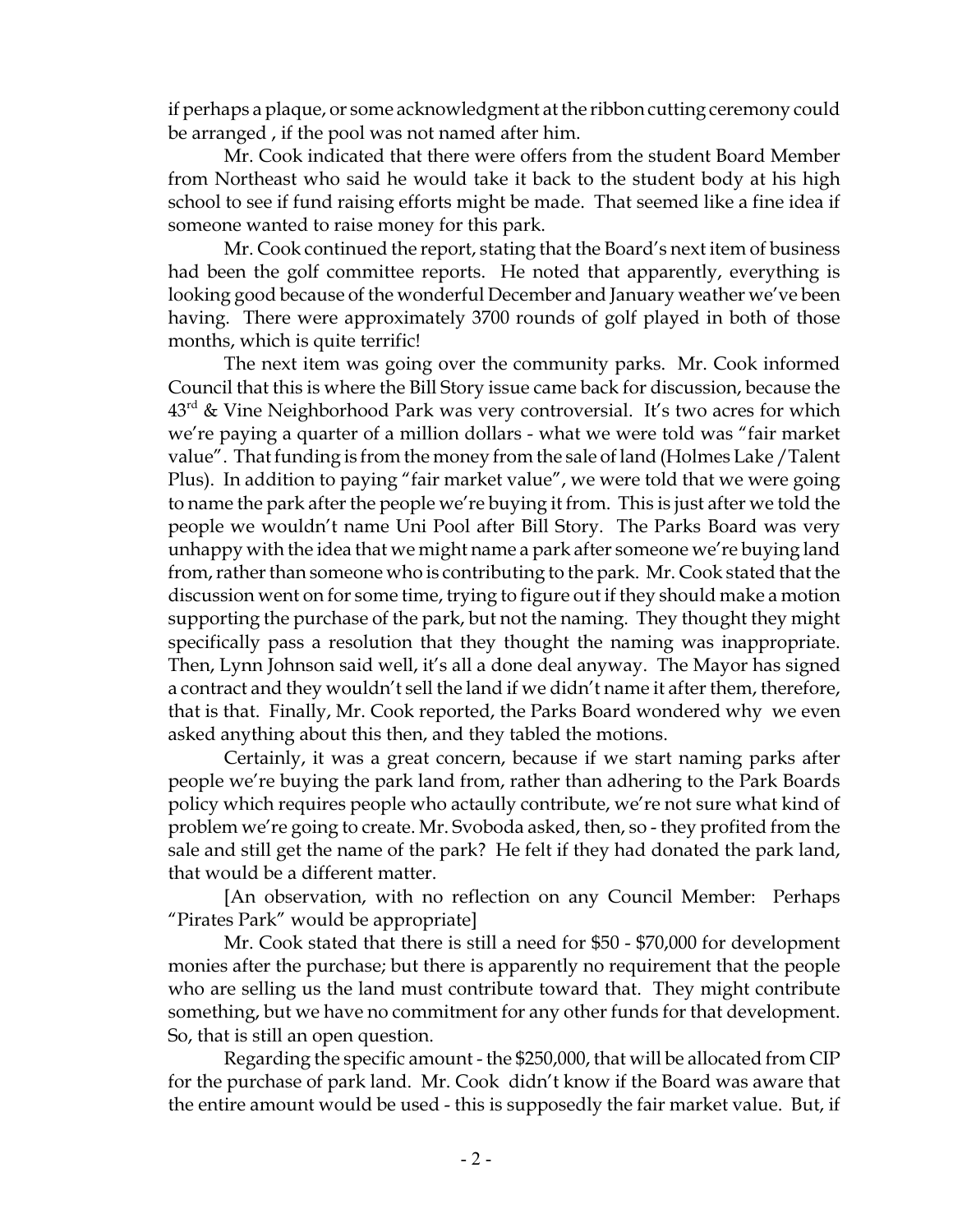we are buying park land for fair market value and not getting any other contributions, we have to be aware of what policy that might set. He noted that this area clearly needs a park -the need has been identified. He stated that the Board is in support of the purchase of park land here. The Board just took no action, given that this was apparently a done deal, but the naming policy was a real problem for the Board.

Mr. Cook continued his report, noting that the Northeast Community Park was discussed at the meeting. \$400,000 is going to the Northeast Community Park, out of \$1.3 million. Mr Cook was not sure how the entire 23 acres is being paid for, but the City's share is \$400,000. Ms. Seng noted that this project is part of the Antelope Valley Project.

Mr. Cook stated that the Talent+ sale monies total about \$650,000; a quarter million is going to  $43^{\text{rd}}$  & "Y" Street; \$400,000 to Northeast Community Park - that is the distribution of that money.

Ms. McRoy indicated that she thought the Talent+ monies had been earmarked for the  $43^{\text{rd}}$  & "Y" Street Park and Wilderness Park. Ms. Tejral stated that there was an effort to pick up some land at Wilderness Park, but the negotiations fell through. She didn't know if that was why the funds didn't go to Wilderness Park. Ms. Harrell commented that there were more ideas for where the Talent+ money could go than there were Talent+ monies. [Laughter]

Mr. Cook continued his report, stating that Edenton South Park was to receive \$65,000. He stated that this was where the Board tried to figure out what the policy was. They're paying \$65,000 for half an acre, which is on a par for the \$250,000 for two acres. But, we're getting a half an acre from the developer. In some areas of town, there is no park land and we aren't spending anything. So, we're trying to figure out what policy it is we have, noting that he wasn't sure if we had one at this point. He felt this was something that does need to be discussed to figure out how we're going to provide for areas that don't have sufficient park land; how we'll fund those; what kind of contributions will we need from other sources? All of those issues must be addressed.

Mr. Cook reported that the Board had submitted the Parks & Rec Chapter for the Comprehensive Plan, along with some amendments to it. Those will go to the Planning Commission.

2. COMMUNITY DEVELOPMENT TASK FORCE (Cook) - Mr. Cook reported that even though this meeting was at the same time as the Parks & Rec Advisory Board meeting, he could, by having used his amazing powers to be at two places at once, report on what had happened at the CDTF meeting. He stated that they had awarded CD Week Awards to multiple winners. Normally, it's just one recipient, but they thought why should there be just one project chosen out of the many that are so deserving? A motion was made to do three awards and it was so. They bestowed three awards: One to the Sheridan School project; one to the Lincoln Childrens' Museum; and one to the  $3<sup>rd</sup>$  and "F" Underpass project. To the remaining nominees, they are making up nomination certificates, so everyone will be recognized for their efforts.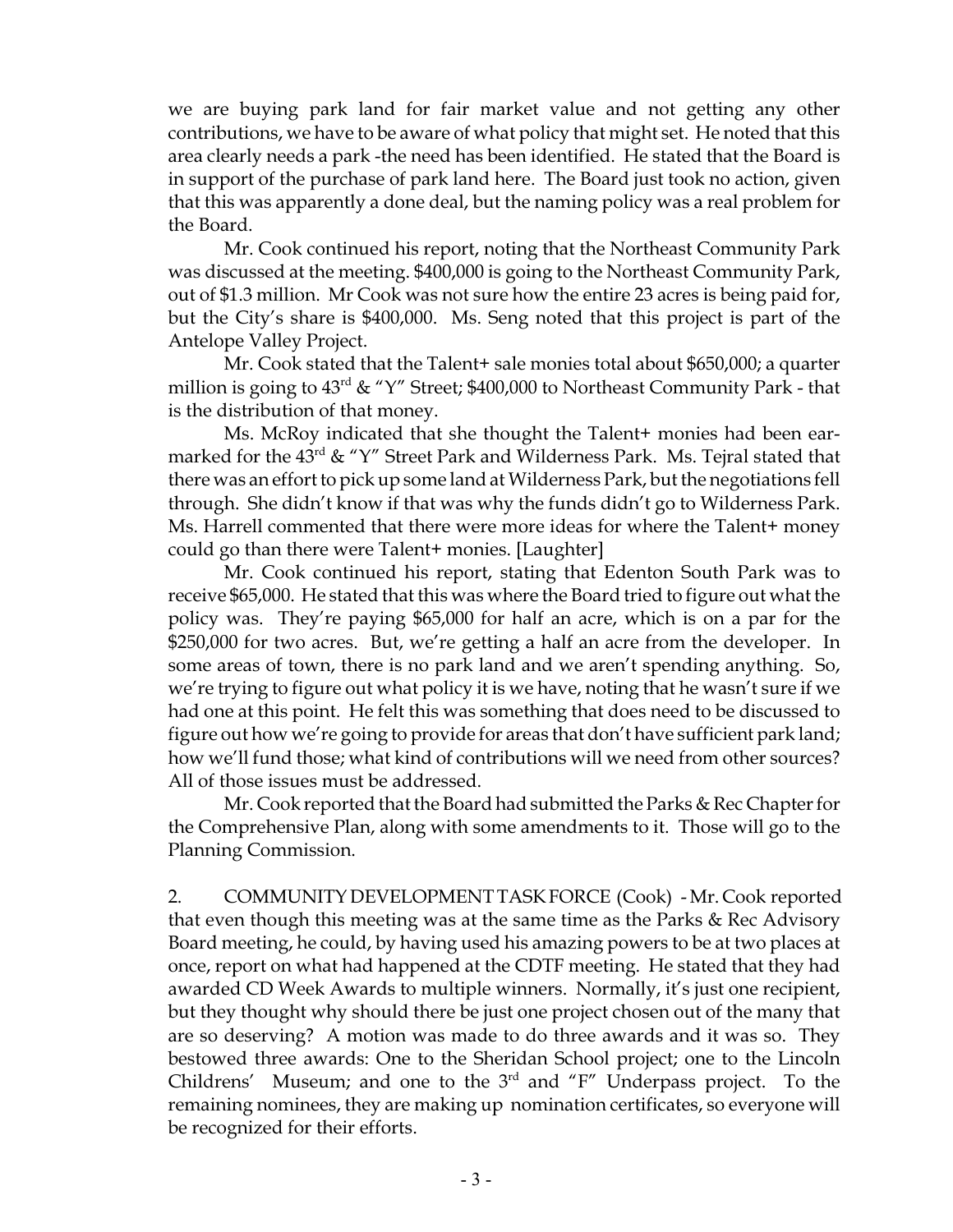There were modifications to the by-laws and some house-keeping issues taken care of. In the Action Plan - they're moving more money into the First Time Homebuyers Program, because it's been so successful, they've run out of money. Since they had some other programs that hadn't been using their funds, they moved it to where it's doing the most good.

## 3. LINCOLN PARTNERSHIP FOR ECONOMIC DEVELOPMENT INVESTORS MEETING (McRoy) No Report

4. C-SIP STEERING COMMITTEE (McRoy/Seng) Ms. McRoy noted that they had received the Coalitions Updated Report as of December 31, 2001. This meeting focused on where to go from here as far a organizational structure; and how to maintain what we're doing with the C-SIP process. We're looking at how to facilitate the current process for Human Services. The group that we have now, made up of County, City, Mayor's Office, and public policy committee and others, is looking at how we will maintain this process so we can give the Coalition some guidance as to funding, organizational responsibilities, who further should be included. Models for the coalition were presented. One interesting one that Kathy Campbell brought forward was the model of LPED. The group members buy into the group. Each participant brings a sum of money (approx \$2500) and in so doing become an investors group with an economic stake in the group. There will be another meeting [February]  $22<sup>nd</sup>$ , with the coalition.

5. FLOOD PLAIN TASK FORCE (Seng) Ms. Seng reported on the Task Force meeting, and informed Council that she had requested Ms. Nicole Fleck-Tooze to be in attendance today to provide additional information on this issue to Council. Ms. Seng stated that this is not something that is just a simple matter, but gets rather complicated. She noted that the make-up of the committee is fairly well balanced. There are three study areas that are being keyed in on: South Salt Creek; Dead Man's Run; and Beals Slough. Salt Creek is the most difficult and they're trying to get a model for that one.

She added that she really appreciated the representative from the Corp [Corp of Engineers] who compared the project to an ice-cube tray. The edges are like the barriers; the divisions are the roads and dikes; the sections are water storage. So, think of that when someone starts discussing South Salt Creek and Salt Creek with its barriers.

Ms. Seng handed out material to the Council Members which outlined the benefits of the natural flood plain, including such matters as construction as well as the alternatives.

Ms. Seng felt the big differences for discussion would be between "no net rise" and "no adverse impact". She felt the committee would be struggling a lot with that issue. Ms. Seng asked Ms. Fleck-Tooze to add any information she thought would be appropriate to the report.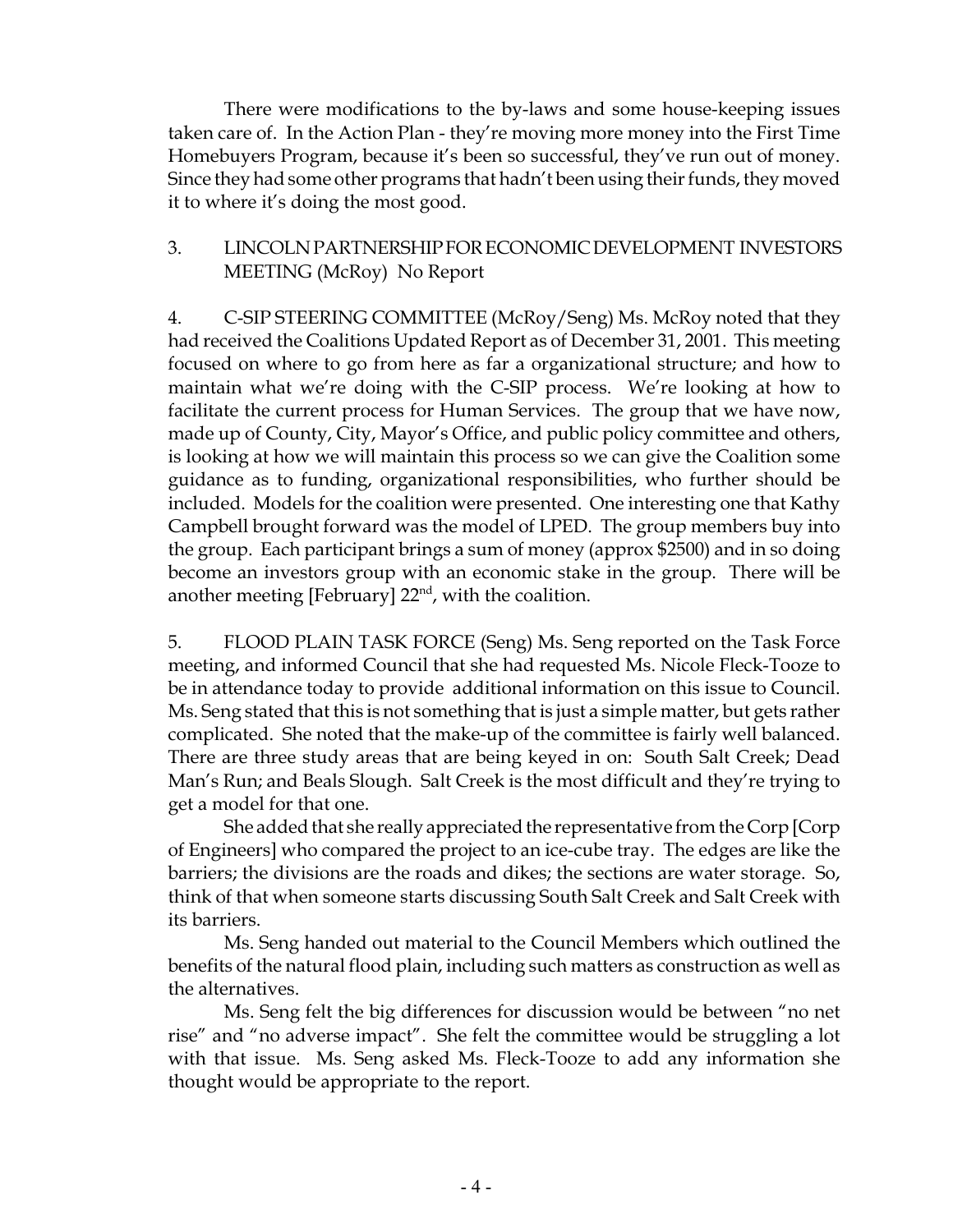Ms. Fleck-Tooze explained that the committee is looking at a couple of different studies that will help them in making their final recommendations. There is the Corp of Engineers study which is underway. The Corp's studies are normally more traditionally oriented, looking at such things as the long term impacts of continuing with the current regulations where development in the flood fringe is allowed; what the hydrologic, hydraulic and the economic impact of that on how many more houses might be brought into the flood plain; what the economic impact of flood height rising would be and other issues.

They'll also look at alternative ways of managing flood plains such as the "no net rise" concept and a couple of others, to afford a range of alternatives. What is trying to be done with the Task Force is identifying some technical elements for study that need to be done, but which will be outside the realm of what the Corp of Engineers' study would address. Those will include things such as a typical development sites, typical residential and commercial sites; the economic impacts of having stricter flood-plain regulations; what would be the other side - the environmental impacts; more broadly speaking, ecological impacts of losses of natural flood-plains.

Now the Task Force is trying to identify what those additional study elements are that need to take place that are not embodied in the Corp of Engineers study and those will be finalized at the next meeting and then will go out for an RFP for the second portion of that technical study. So, they'll have all that information at their disposal by the end of the summer when they begin making recommendations regarding regulations and standards

Ms. Seng noted that this will not be ready for the new Comp Plan. Ms. Fleck-Tooze stated that that is actually a good point. There was a certain set of assumptions that were used for the Comprehensive Plan and those are laid out in the text of the Plan. The Committee is aware of those. But, because of the timing of it, there was no way to get the recommendation of the Flood Plain Task Force in advance of the Comp Plan, so it may be that there are some policies adopted later, toward the end of this year, after the New Comp Plan is adopted.

Mr. Friendt asked if a converse study was being done - in terms of what happens if certain kinds of construction are not allowed in the flood plain - what the economic impacts of that might be? Ms. Fleck-Tooze indicated that those alternative choices are also being studied, looking at both the economic impact to private development if the stricter regulations are adopted - looking at different amounts of rises - "no rise"; to "no development" in the flood plain. They are also looking at what would happen to public infrastructure costs in meeting those stricter standards. This will all be a part of the study.

Mr. Werner asked about the addition of square miles that took the urban development land range from 23 square miles to the 30 square miles - is that the flood plain? Ms. Fleck-Tooze indicated that the flood-plain is excluded from urban development [expansion figures]. Mr. Werner stated then that when we move forward with the new Comp Plan, it will be with the assumption that there is a "no build" policy in the flood plain. If that changes, will we go back and amend the Comprehensive Plan? Ms. Fleck-Tooze agreed that we may have to do that. She did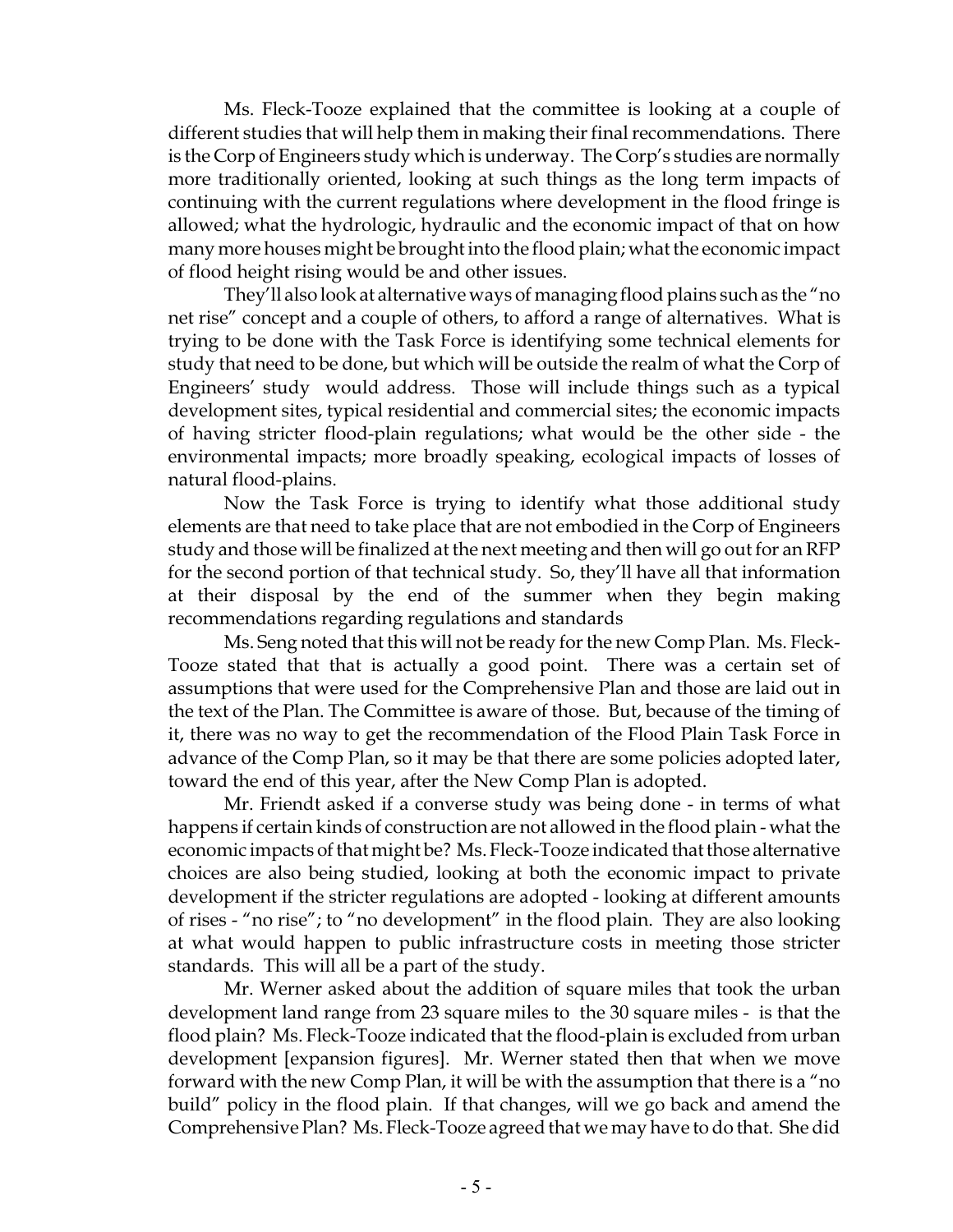not know if the Task Force would go to the degree of "no build", but they would certainly continue with the policy of agricultural use or open space uses as more appropriate to the land use for the flood plain, vs. residential or commercial or other urban development.

Ms. Seng mentioned industrial zoning. Mr. Werner noted that industrial is also development. He noted that when the Comp Plan Committee chose the 22 square mile zone, in the Spirit of Committee, it was 22 square miles not 30 - whether that's industrial or whatever. Ms. Fleck-Tooze stated that that is exactly right. Proposed future land use plans shows those flood plains outside of urban growth areas. If the Flood Plain Task Force comes up with a different recommendation, and that is adopted, then there would be some additional information in the study that you would want to embody in the Comprehensive Plan...which would then have to be amended at a later date.

Mr. Cook mentioned the discussion on the moratorium, which turned into voluntary agreement. That applied to existing areas in the urban growth areas. We're talking here that what we have with the Comp Plan is - if someone were to come forward with a Change of Zone that would allow for development in the flood fringe, Council would be turning it down now. So, we feel comfortable that what we have now will protect those new areas.

Ms. Fleck-Tooze answered that this was being put in for those areas that either have existing zoning or existing land use where there was an expectation on the part of the property owner that they would have use of the land. Now, with the New Comp Plan, we're trying to do it right the first time. Everybody knows that you have a problem once you've gotten zoning of the land use that's needed; but if you plan your growth areas so that you have adequate growth areas that are outside of the flood plain, there is no reason why the flood plain areas can't be kept in open space or other appropriate land uses.

Mr. Werner stated that, then when you say "do it right the first time", you're saying "not do it at all". Ms Fleck-Tooze agreed. Mr. Werner noted that that decision was one that the Comp Plan Committee made. So, "doing it right the first time" is *not* "no net rise", it's *not* "no adverse effects", it's "no build". Ms. Fleck-Tooze indicated that that was right.

Ms. Seng stated that if a large corporation came in with 1500 new jobs, wanting to locate - she felt we'd discuss this again.

Discussion continued briefly with Ms. Fleck-Tooze answering Council questions regarding previously zoned properties and industrially zoned properties in the flood plain areas.

OTHER MEETING REPORTS - Ms. McRoy reported that the Northwest Team meeting with Captain Citta, who commands the downtown team area, had several POP projects (short term Police projects). The illegal parking enforcement in the downtown area was a point of discussion. Ms. McRoy noted that there have been so many complaints received that the LPD is backing off on the enforcement. After a rather lengthy discussion, Council agreed that tickets might be more appropriate than the towing of vehicles late at night in the downtown area; but an aggressive enforcement on the ticketing should be continued.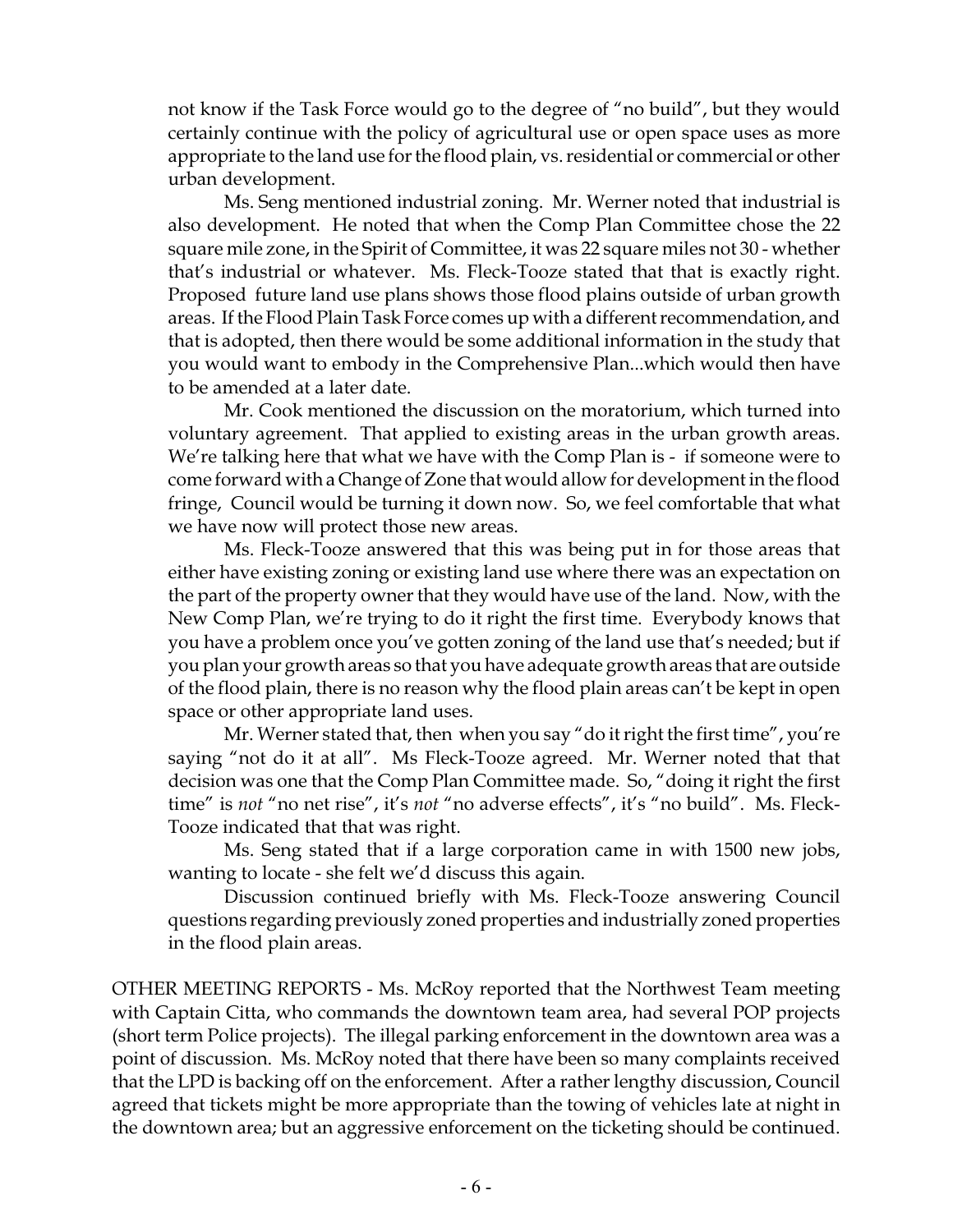Ms. McRoy indicated that a petition is being circulated that would allow garbage collection in residential areas to begin prior to the current City Ordinance restriction of 6:00 a.m. Ms. Seng noted that through the years the citizens have complained that the 6:00 a.m. time hasn't been enforced adequately. Mr. Friendt stated that he was amazed at the times between 7:00 and 8:00 on 27<sup>th</sup> Street when garbage trucks are picking up garbage, blocking the traffic lanes. It was explained that later pick-up, such as afternoon, was not feasible because the haulers could not get to the dump by the 4:30 closing time if their pick up was limited to afternoon hours. Mr. Friendt felt the dump could be kept open later - if necessary by raising fees to keep the facility open later [in order to accommodate later pickup schedules for the haulers].

No policy decisions were made at this point.

**I. APPOINTMENTS/REAPPOINTMENTS** - Ms. Tejral offered three names for Council's consideration for an appointment to the Fire and Police Pension Advisory Committee. The names submitted were: Donald Hunter, Michael Donley, and Brad Ewerth. Council, after a brief discussion and review of the resumes, voted 6-0 to nominate Michael Donley to the unexpired term of Ross Hecht, who was resigning from the Committee. *The Resolution Request for the Appointment of Michael Donley to the unexpired term of Ross Hecht (term to expire October 1, 2002) was prepared and forwarded to the City Clerk's Office on February 11, 2002)*

 Mr. Svoboda stated that he had met Mr. Russ Baer over the week-end and Mr. Baer had expressed an interest in appointment to the LES Board to fill the position left open at the death of Mr. David Hunter. Council discussed the issue briefly. It was noted that the Mayor's Office had Mr. Baer's application on file and would see to the forwarding of his name for the appointment which would be made later this month.

- **IV. MEETINGS/INVITATIONS**  Noted Without Significant Comment
- **V. REQUESTS OF COUNCIL FROM MAYOR** Mr. Bowen announced, for Council's information, that Lin Quenzer, the Mayor's Ombudsman, had been in the hospital for the last ten days with pneumonia. She is out of the hospital now, though we do not expect to see her in for a few days yet. If anyone had requests for the Ombudsman's Office, they will be handled as quickly as possible. The Mayor's Office is trying to keep the requests caught up as best they can. He added that the doctor had indicated that Ms. Quenzer may require surgery at some point. It's all a little vague at this time, including how long it might keep her out of the office, so we're just operating day by day.

Mr. Bowen indicated that another item the Mayor discussed this morning was the meeting with the congressional delegations. Mr. Bowen noted that they'd begun those meetings to talk about the Federal City's Project for 2002 - particularly the South Beltway and the importance of that project. Those meetings will be occuring in the next 40 days or so.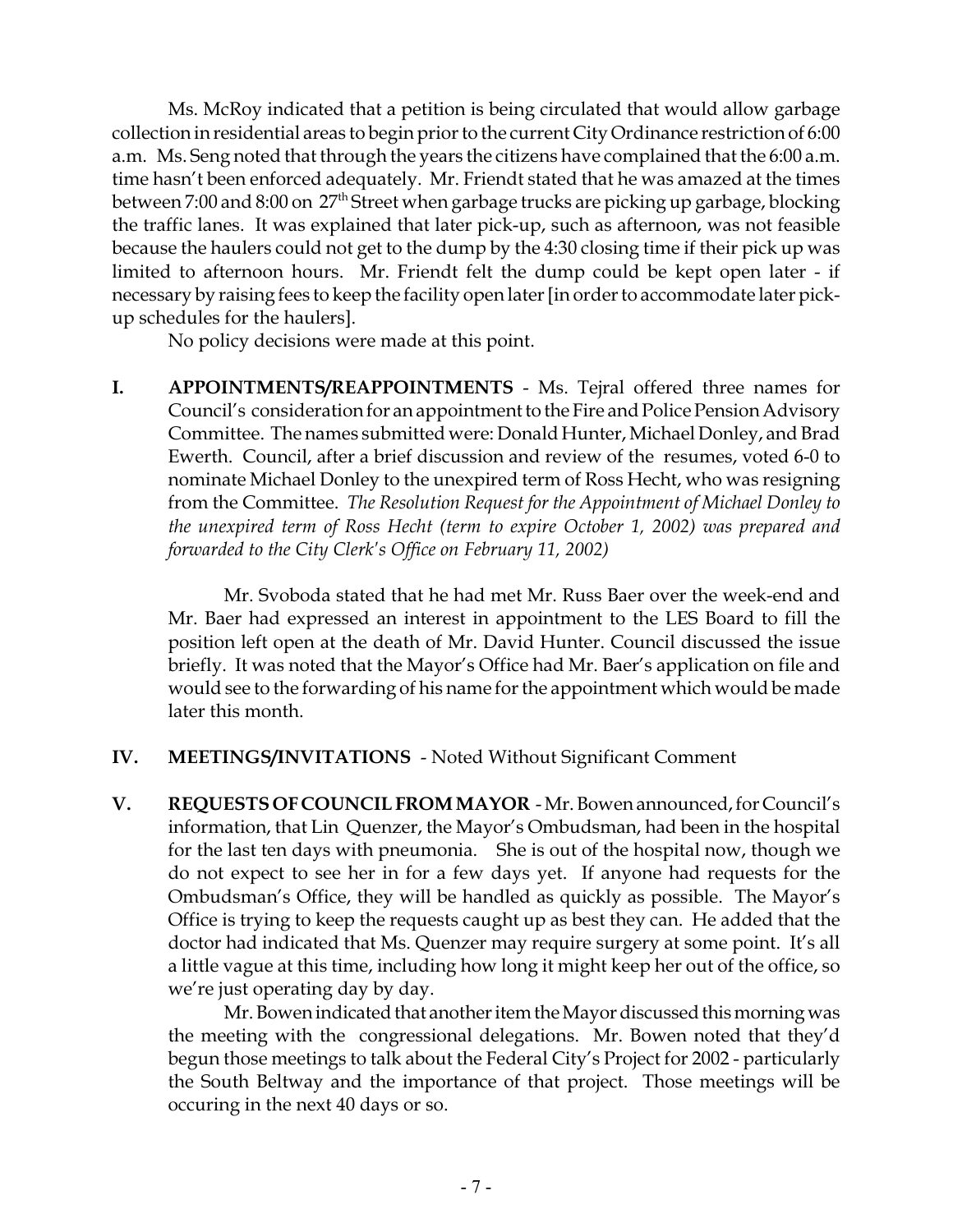1. **PLEASE NOTE:** The Wednesday, February 6<sup>th</sup>, 1:00 p.m. Tour of the Madonna Institute for Rehabilitation Science and Engineering at the Madonna Rehabilitation Hospital has been CANCELLED.

WEDNESDAY, MARCH  $27<sup>th</sup>$  OR APRIL  $3<sup>rd</sup>$  were offered as alternate dates: *Council determined that either date would be acceptable for those interested in attending. It was further noted that such invitations should, in the future, be included on the ATTEND Sheet for distribution at the regular "Noon" Meetings for Council's consideration.*

2. Discussion on the convenience stores regarding liquor licenses - Council had a brief discussion on the multiple-site management issue with convenience store applications. *Council determined that this issue should be forwarded to the Internal Liquor Committee for further study and recommendation*.

3. Discussion of 'Free Speech' - Discussion regarding speakers from the University of Nebraska's Speakers Bureau making Pre-Council presentations on issues of importance to the City (Two Issues chosen by Glenn Friendt of special concern: 1) "The Social and Political Impacts of Neighborhood Design and Urban Development" with Speaker Lyn Kathlene;"Atrazine in the Platte River and Lincoln Welfield" with Speaker James D. Carr. Would Council Members like to schedule these presentations? *Council determined that pre-council presentations from outside sources would not be a policy they would like to initiate or pursue.*

# **VII. COUNCIL MEMBERS**

**JON CAMP** - Absent

**JONATHAN COOK** - No Further Comments

**GLENN FRIENDT** - Mr. Friendt asked what the status of the Entertainment Complex might be? Ms. Harrell answered that this is a private project with a private developer who is determining the schedule to some extent. They are negotiating with their prospective tenants. They're still negotiating and discussing lease terms. We keep in touch with them on how things are progressing.

 Mr. Svoboda asked if the negotiations included the purchase of the Lincoln Theater? Ms. Harrell responded that the developers' intent is to acquire the entire block with the exception of the two properties that we've discussed before. So they're negotiating with the Douglas Theater group to purchase. Mr. Svoboda's concern was that if they could not reach a purchase price, the City would then come in under eminent domain? Mr. Bowen stated that the Council would be notified if such an impasse were reached.

Mr. Friendt asked if there had been a time-line indicated for completion. Ms. Harrell stated that they were working for an opening date in the Spring of 2003. Mr. Bowen noted that the developers realizes that the clock is ticking on their project.

**ANNETTE McROY** - No Further Comments